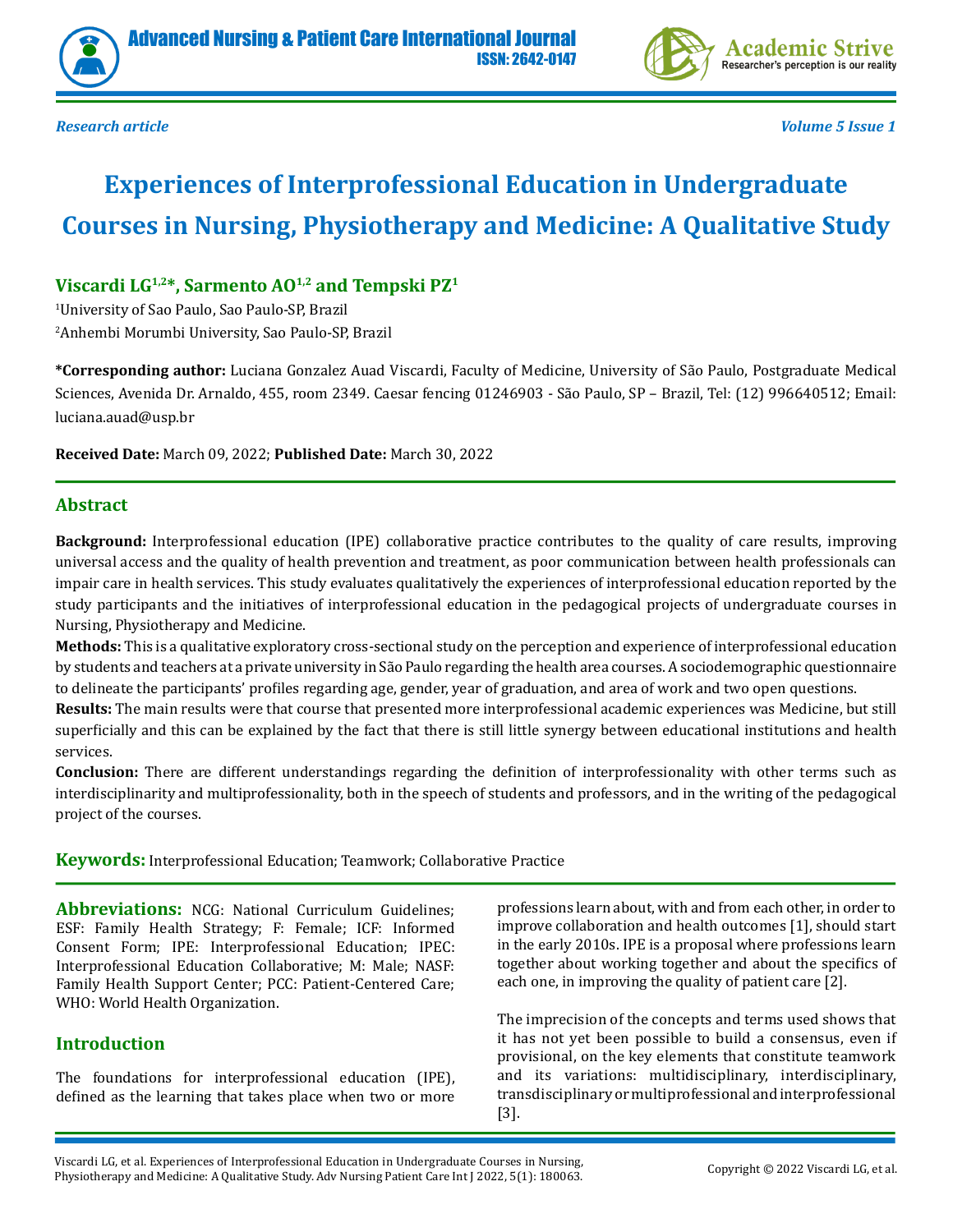In general, the prefixes multi, inter and trans, in this sequence, denote an increasing degree of interaction, integration and coordination of disciplines or professions according to the term used below, disciplinary or professional, which refer, respectively, to the scope of the areas knowledge or disciplines and professional practices [4,5].

Conceptually, the difference between IPE and multiprofessional is that in the first case, students learn interactively about the roles, knowledge and skills of other professionals. In the second, educational activities take place between students of two or more professions together, however, in a parallel way, without necessarily having interaction between them [6,7].

IPE provides the ability to share skills and knowledge between professions and allows for a better understanding, shared values and respect for the work of other health professionals [8-12]. It is the main strategy to train health professionals prepared for teamwork and health care, in which collaboration and recognition of the interdependence of areas predominate in the face of competition [13,6].

In recent years, the theme has been emphasized in periods of health policy reform and teamwork has also been addressed in the context of professional training to strengthen health systems and reorient curricular reforms from the perspective of IPE. The transformation in the training and preparation of undergraduates reflects the preparation and qualification of professors for the adoption of IPE principles in health courses, making them more apt for interprofessional and collaborative work, encouraging them to develop initiatives guided by theoretical bases -conceptual and methodological aspects of this type of education, observing the specificities of higher education institutions, health services and their regional and cultural diversities [14].

The results of the EIP also have an impact on the quality of health care. Peduzzi and Agreli [15] state that interprofessional collaborative practice contributes to the quality of care results, improving universal access and the quality of health prevention and treatment, as poor communication between health professionals can impair care in health services. health. This study evaluates qualitatively the experiences of interprofessional education reported by the study participants and the initiatives of interprofessional education in the pedagogical projects of undergraduate courses in Nursing, Physiotherapy and Medicine.

## **Methods**

This is a qualitative exploratory cross-sectional study on the perception and experience of interprofessional education by students and teachers at a private university in São Paulo

regarding the health area courses. The Research Ethics Committee of the Medical School of the Universidade de São Paulo approved the research (No. 3.011.083). All participants signed the free and informed consent form (ICF), ensuring confidentiality regarding the identity and origin of the respondent.

As inclusion criteria, student participants should be regularly enrolled in the final year of the Nursing, Physiotherapy, and Medicine courses. The teacher participants should teach disciplines/supervised internship/internship for students in the final year of their respective courses. The exclusion criteria were as follows: students who had not signed the consent form had a locked registration or were dismissed, teachers who were not regularly enrolled in the last two semesters of the courses or visiting teachers. Participation was voluntary, and there were no gains or advantages of any nature; similarly, the non-participation did not result in damage. A total of 310 students enrolled in the penultimate and last semester of the Nursing, Physiotherapy, and Medicine courses, and 85 teachers who teach classes for these courses and periods were included in the study.

#### **Research Instruments**

The research, its objectives, and methods were presented to the students. Those who agreed to participate received the link to the questionnaire in the Google forms tool (Google LLC, CA, USA), an electronic platform for data collection and analysis. Participation was voluntary and conditioned on the signature of the ICF. After accepting the ICF, the participants had access to a sociodemographic questionnaire to delineate the participants' profiles regarding age, gender, year of graduation, and area of work and two open questions. Data collection was performed in the period from August 2019 to July 2020. The universe of final-year students of the courses studied was accessed by electronic mail and in person at the end of an activity in the classroom, with the help of teachers.

#### **Data Analysis**

The analysis of qualitative data was performed using content analysis methods. The conduction of the data covers several steps, in order to verify the significance of the collected data [16,2,17]. Regarding the different phases inherent to content analysis, the authors differ in the use of terminology, however, they present similarities. In view of such diversity, but even so, terminological approximation, it was decided to take as a guide, for this study, the stages of the technique proposed by Bardin (2011) [18], since it is the most cited work in qualitative studies. in the field of Health. These steps are organized into three phases: 1) pre-analysis, 2) exploration of the material and 3) treatment of results, inference and interpretation.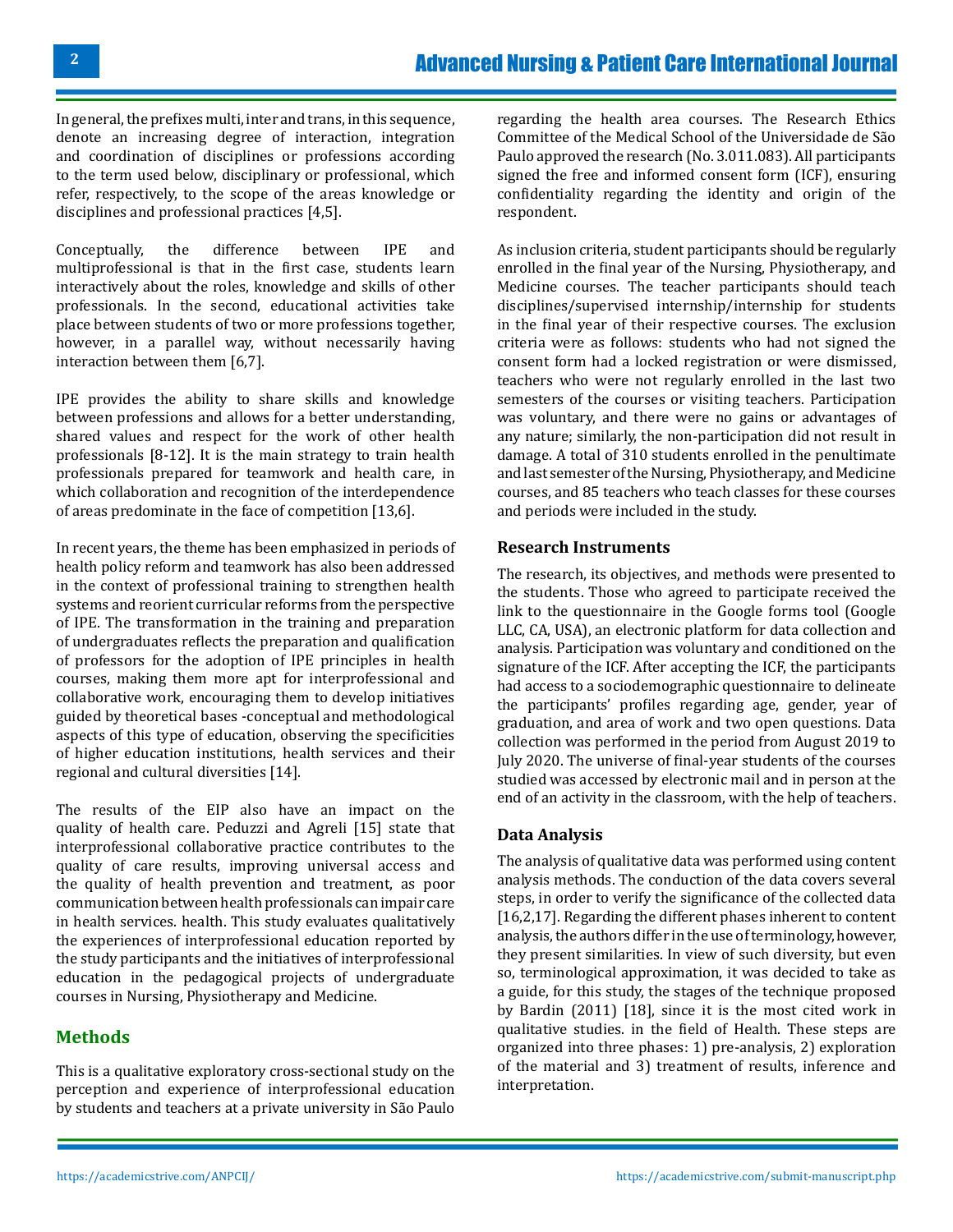#### **Documentary analysis**

For the analysis of pedagogical projects, document analysis was carried out, a qualitative approach method that emphasizes the importance of information that can be generated from a careful and critical look at documental sources. The method goes beyond the technique, as it considers four dimensions that demarcate this differentiation, namely: the epistemological one, because from a science model it is evaluated whether a research is scientific or not; the theoretical, which considers the concepts and principles that guide the interpretive work; the morphological, since the object of investigation is systematically structured and, finally, the technique, which deals with the control of data collection and the necessary dialogue between them and the theory that gave rise to them [19].

#### **Results**

#### **Sample Description**

The study sample consisted of 310 students enrolled in the final year of the Nursing, Physiotherapy, and Medicine courses of a private university in São Paulo, 48 students did not answer the survey, and six students had deferred the course. The universe of teachers who teach the final-year classes of the courses of the same university consisted of 85 teachers; 17 did not respond to the survey.

The study included 256 students and 68 teachers, with 72 (28%) students and 22 (32%) teachers from the Physiotherapy course, 69 (27%) students and 29 (43%) teachers from the Medicine course, and 115 (45%) students and 17 (25%) teachers from the Nursing course. Regarding gender, 200 (78%) of the student respondents are female, and 56 (22%) are male. Of the 68 teacher respondents, 52 (76%) are female, and 16 (24%) are male (Table 1).

Regarding the students' age range, 178 (70%) are between 20 and 24 years old, 52 (20%) between 25 and 29 years old, 14 (5%) between 30 and 34 years old, seven (3%) between 35 and 39 years old, and five (2%) above 40 years old. As for the teachers' age bracket, 11 (16%) are between 30 and 34 years old, 15 (22%) are between 35 and 39 years old, and 42 (62%) are above 40 years old. As for the semester in which they are enrolled, 114 (45%) students are in the penultimate semester, and 142 (55%) are in the last semester. Regarding the students who have financial aid, 118 (46%) students do not have any aid program, 35 (13%) are scholarship students, 50 (20%) are ProUni students, 50 (20%) have FIES, and three (1%) are quota holders (Table 1).

Regarding the time that the teachers have been teaching, 15 (22%) have up to two years' experience, 18 (27%) have from three to five years, 9 (13%) have from six to eight years, and 26 (38%) have more than nine years (Table 1).

|                               | <b>Students</b> | <b>Teachers</b>  |
|-------------------------------|-----------------|------------------|
| Course                        |                 |                  |
| Nursing                       | 115             | 17               |
| Physiotherapy                 | 72              | 22               |
| Medicine                      | 69              | 29               |
| <b>Sex</b>                    |                 |                  |
| Fem.                          | 200             | 52               |
| Male                          | 56              | 16               |
| <b>Age Group</b>              |                 |                  |
| 20-24 years old               | 178             | $\boldsymbol{0}$ |
| 25-29 years old               | 52              | $\mathbf{0}$     |
| 30-34 years old               | 14              | 11               |
| 35-39 years old               | 7               | 15               |
| Over 40 years old             | 5               | 42               |
| <b>Semester of Enrollment</b> |                 |                  |
| Penultimate                   | 114             |                  |
| Last                          | 142             |                  |
| <b>Financial Aid</b>          |                 |                  |
| No                            | 118             |                  |
| Fellows                       | 35              |                  |
| ProUni                        | 50              |                  |
| <b>FIES</b>                   | 50              |                  |
| Quota Student                 | 3               |                  |
| <b>Teaching Experience</b>    |                 |                  |
| Up to 2 years                 | 15              |                  |
| From 3 to 5 years             | 18              |                  |
| From 6 to 8 years             | 9               |                  |
| Over 9 years                  | 26              |                  |

**Table 1**: Characterization of the sample. Source: Research Data.

#### **Qualitative Analysis of the Perception of Interprofessional Education by Students and Teachers**

The analysis of the data produced from the answers to the two open questions answered by the professors and students was carried out. Question 1 "What do you understand by Interprofessional Education?" was divided into four categories in the analysis of professors' responses: integration of health professions, quality of care, exchange of experiences and interdisciplinarity. Question 2 asked to teachers "Do you have or have you had experience in interprofessional education? If yes, please describe. If not,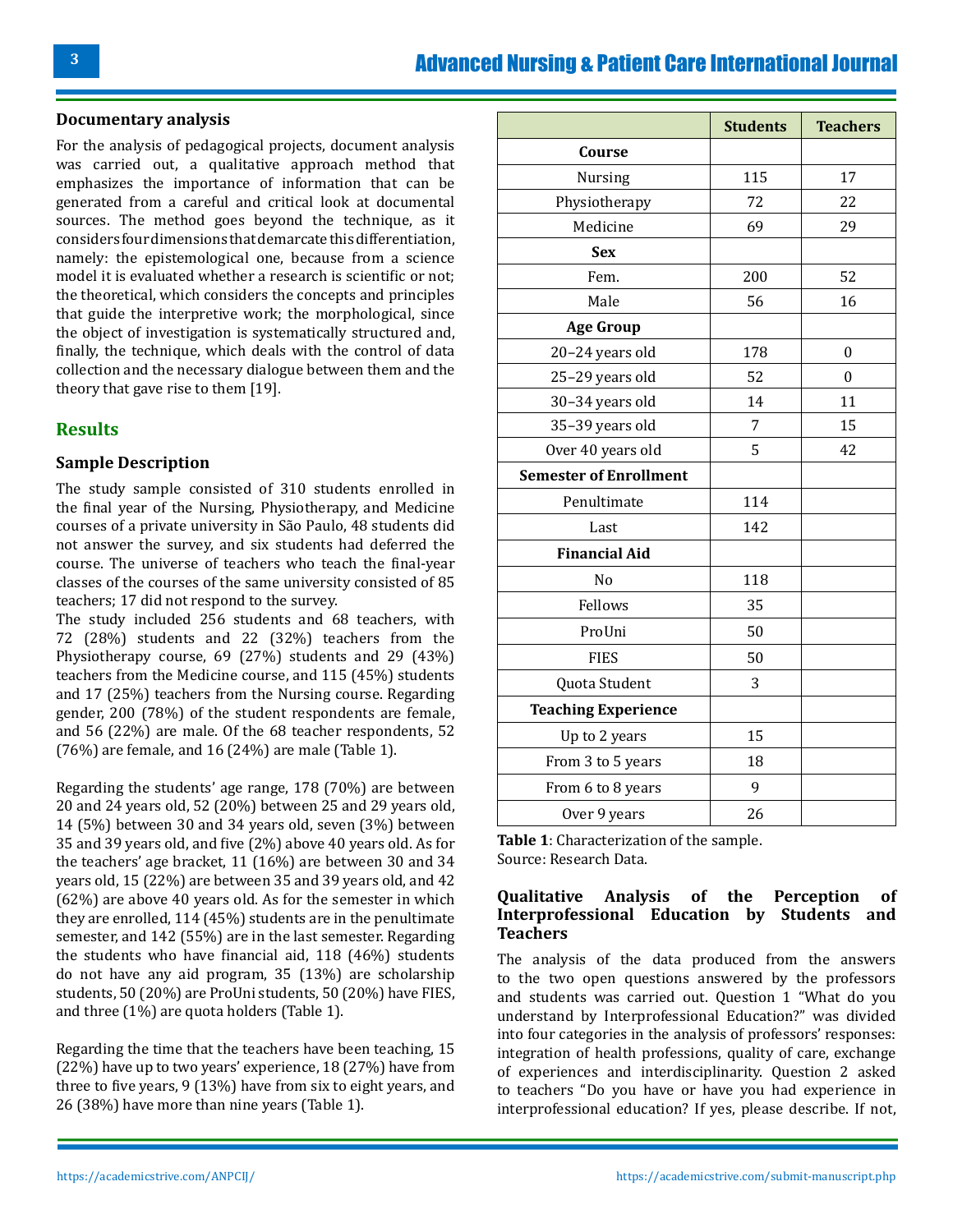what obstacles?", was divided into four categories: academic experiences, clinical practice, social and extension projects and absences of academic experiences.

Question 1 asked to students "What do you understand by Interprofessional Education?" was divided into five categories: integration of health professions, quality of care, exchange of experiences, interdisciplinarity and lack of knowledge. Question 2 asked to students "Describe an experience in interprofessional education and its main learning", was subdivided into two questions, in which the first part of the question "Describe an experience in interprofessional education" divided into four categories: academic experiences, clinical practice, social and extension projects and absence of academic experiences. The second part of question 2 "Main learning from the interprofessional experience" was divided into four categories: teamwork, exchange of experiences, quality of care and leadership.

Analyzing the categories produced in question 1 of the teachers, the items joining different areas acting simultaneously and professionals from different areas

teaching a class together for a course, were revealed in most of the speeches. A recurrence of definitions about what interprofessional education is can be observed, defined as acting together from different areas/health professionals, but these discourses differ in the final objectives, whether this action together for teaching or for care and good of the patient. In the speeches of the professors, the importance of preparing the student to integrate with several professional areas, to know the performance of other areas and to know their limits for teamwork is mentioned.

Other speeches mentioned in this category were in relation to the exchange of experiences and learning, integration of professions and improvement of health care due to this union of professions and integration. The professors observe that the integration of professions is important for the quality of health care, and in addition, it is clear in these speeches that the exchange of experience improves the professional knowledge of each one. Table 2 below shows the items of each category and the examples of speeches of the categories of question 1 teacher.

| <b>Categories</b>         | <b>Items</b>                                                                                        | <b>Examples of participant sentences</b>                                                                                                                                                                                                          |
|---------------------------|-----------------------------------------------------------------------------------------------------|---------------------------------------------------------------------------------------------------------------------------------------------------------------------------------------------------------------------------------------------------|
|                           | Joining different areas with<br>simultaneous action<br>Integration of<br>Integration of professions | "Interprofessional education is one that permeates and allows several<br>and different professionals to aggregate their knowledge acting as a<br>team". $(F5)$                                                                                    |
|                           |                                                                                                     | "Occasions in which members of two or more professions learn<br>together, in an interactive way, with the explicit purpose of advancing<br>the perspective of collaboration, as a prerogative for improving the<br>quality of health care". (M52) |
|                           |                                                                                                     | "When there is integration between different professions". (F40)                                                                                                                                                                                  |
| <b>Health Professions</b> |                                                                                                     | "Professional education aimed at integrating the different professions<br>in that field, respecting their centers of knowledge, and structuring<br>common work". (F42)                                                                            |
|                           | Exercise each one in their<br>profession, interacting with<br>other professionals                   | "Interprofessional learning relationship with more than one profession<br>where each one exercises their attributions, but interacts with the<br>others". (F2)                                                                                    |
|                           | Expansion in decision<br>making                                                                     | "Interprofessional education is capable of motivating and expanding<br>contact with other professionals and expanding the experience of team<br>decision-making". (F30)                                                                           |
| Quality of Care           | Health improvement due to                                                                           | "When more professionals learn together aiming to improve health<br>care". (F38)                                                                                                                                                                  |
|                           | the union of professionals                                                                          | "Integration between different areas to optimize results". (F53)                                                                                                                                                                                  |

**Table 2**: Analysis of data produced from the response of teachers to the question: "What is Interprofessional Education?" Source: Research Data (2020)

Analyzing the discourses of the first question from the students' point of view, for most participants in this research, interprofessional education is learning together with other areas, it is the union of different areas for a common objective and the performance of several areas together. It is observed in the speeches that the common objective is related both to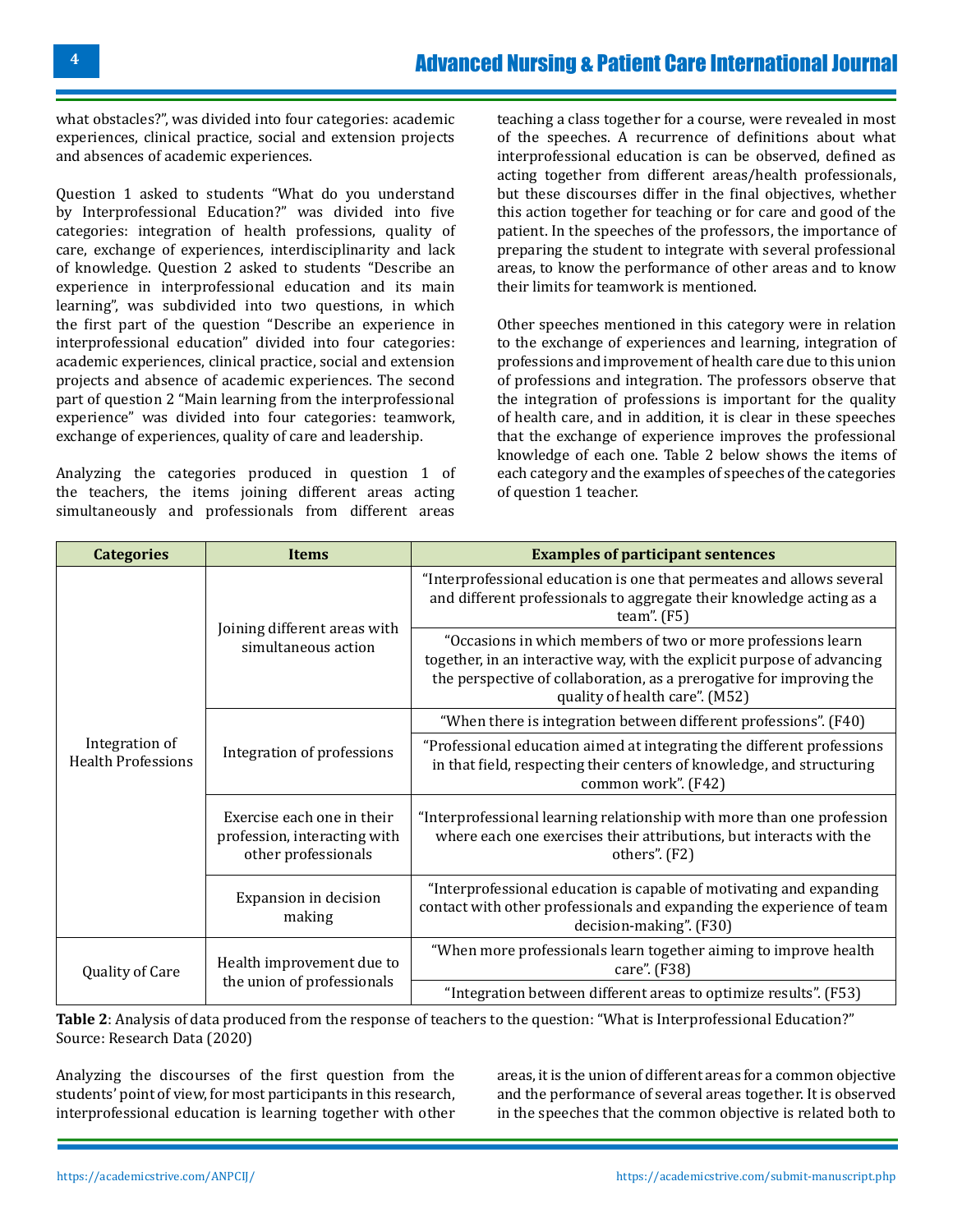learning for training and to the professional performance of health care.

Regarding collaboration between professions, few discourses refer to this issue, even though participants see learning between areas and professions, they do not correlate with

collaboration. There is also a certain misunderstanding regarding the definition of interprofessional education of some participants, as they correlate with multidisciplinarity. The following table 3 contains the items of each category and the examples of speeches of the categories of question 1 student.

| <b>Categories</b>                           | <b>Items</b>                                                            | <b>Examples of participant sentences</b>                                                                                                    |
|---------------------------------------------|-------------------------------------------------------------------------|---------------------------------------------------------------------------------------------------------------------------------------------|
| <b>Integration of Health</b><br>Professions |                                                                         | "Relationship between professionals from different areas". (F46)                                                                            |
|                                             | Working in different areas<br>together                                  | "Learning to work together with several health professionals".<br>(F115)                                                                    |
|                                             | <b>Collaboration between</b><br>professions                             | "Education between professionals where one helps the other".<br>(M18)                                                                       |
|                                             |                                                                         | "Education where several professionals working together<br>cooperating with each other". (M51)                                              |
|                                             | Teachers from one area<br>working in other areas of<br>health           | "Content taught by professionals from different areas". (M53)                                                                               |
|                                             |                                                                         | "An education that involves several professionals from different<br>areas". (F74)                                                           |
| Quality of Care                             | The union of professionals<br>from different areas for a<br>common goal | "Different professionals who study and work for the same<br>purpose". (F7)                                                                  |
|                                             |                                                                         | "It would be the action of several areas together, aiming at a<br>broad study, resulting in a general care on a certain subject".<br>(F175) |
|                                             | Learning together with other<br>areas                                   | "It would be teaching with other courses for the growth and<br>development of students so that they learn to work together".<br>(F2)        |
| <b>Exchange of Experiences</b>              |                                                                         | "An education among other professionals from other areas". (F9)                                                                             |
| and Learning                                | Learning among professionals                                            | "It's learning how to interact with other specialties in an<br>environment." (F104)                                                         |
|                                             |                                                                         | "A project that involves teaching, using professionals from<br>interconnected areas". (M181)                                                |
|                                             | Continuing education                                                    | "Continuing Education". (F15 and F56)                                                                                                       |
|                                             | Multidisciplinary                                                       | "Multidisciplinary Education". (M163)                                                                                                       |
| Interdisciplinary                           |                                                                         | "Information about the various multidisciplinary areas that<br>involve a profession itself". (F228)                                         |
|                                             | Integrated education                                                    | "An integrated education". (F170)                                                                                                           |
|                                             |                                                                         | "To integrate skills, knowledge and specialties in an<br>individualized therapeutic project". (F195)                                        |
|                                             | Lack of understanding about<br>interprofessional education              | "I don't know what this is". (F70)                                                                                                          |
| Ignorance                                   |                                                                         | "I do not know what is". (F112)                                                                                                             |

**Table 3**: Analysis of data produced from the students' response to the question: "What is Interprofessional Education?" Source: Research Data (2020)

From the research data, the second question is the description of the experiences in interprofessional education by teachers and students. The understanding of interprofessional experiences on the part of professors is generally when they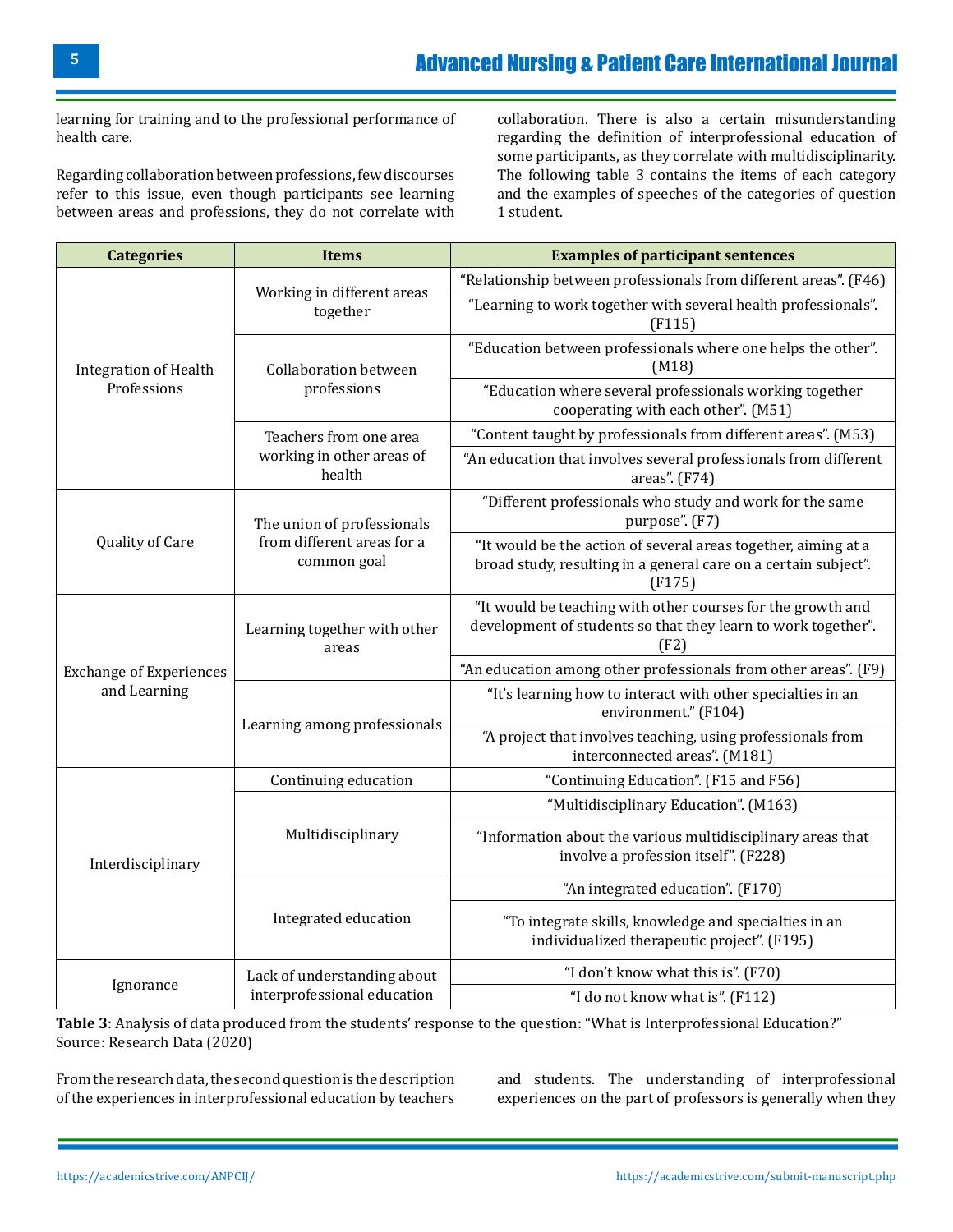do academic activities together with other professions, such as simply doing research work on a topic together or when in the same classroom there are other areas of health for learning content.

For most participants, the description of interprofessional experiences are positive and enriching experiences. This is from the point of view of professors who have had these experiences, but many report not having this type of experience in teaching or professional life and a minority report finding the interprofessional experience a difficult teaching model.

Other descriptions of the experiences by the participating professors involve clinical experiences in internship or internship fields, in social or extension projects and manage to correlate the interaction of professions in professional practice. The following table 4 contains the items of each category and the examples of speeches of the categories of question 2 professor.

| <b>Categories</b>                | <b>Items</b>                                                | <b>Examples of participant sentences</b>                                                                                                                                                                |  |
|----------------------------------|-------------------------------------------------------------|---------------------------------------------------------------------------------------------------------------------------------------------------------------------------------------------------------|--|
| Academic                         |                                                             | "The experience consisted of teaching for other areas of<br>health with different backgrounds". (F7)                                                                                                    |  |
|                                  | Experiences in activities of disciplines<br>and simulations | "It was an experience in an interdisciplinary subject where<br>we were 7 professors from different areas. We learned a<br>lot among us teachers and this reflected in the students'<br>learning". (F24) |  |
| Experiences                      |                                                             | "Positive: good relationship with the team". (M27)                                                                                                                                                      |  |
|                                  | Positive experiences                                        | "Yes/positive, it was a great experience and learning for my<br>professional growth". (M35)                                                                                                             |  |
|                                  | Difficulties in applying the experience                     | "I think it is difficult to reconcile these different groups".<br>(F36 and F40)                                                                                                                         |  |
| Absence of Academic              | No experience in interprofessional                          | "I have no experience". (F34)                                                                                                                                                                           |  |
| Experiences                      | education                                                   | "I didn't have a chance." (M48)                                                                                                                                                                         |  |
| <b>Clinical Practice</b>         | Experience in clinical practice                             | "Work developed within the hospital environment with<br>the participation of several areas (Psychology; Nursing;<br>Medicine and Social Work and Physiotherapy)". (F12)                                 |  |
|                                  | environments and internships                                | "Multiprofessional residency in health and practical<br>internship at UBS with students of Medicine and Nursing".<br>(M49)                                                                              |  |
| Social and Extension<br>Projects | Experience in Social and Extension<br>Projects              | "As a collaborator and preceptor in care, we worked with<br>matrix support in the family health strategy, carrying out<br>interprofessional work". (F33)                                                |  |
|                                  |                                                             | "Community Interdisciplinary Program". (F62))                                                                                                                                                           |  |

**Table 4**: Analysis of data produced from the response of teachers to the question: "Do you have or have you had experience in interprofessional education? If yes, please describe. If not, what obstacles?" Source: Research Data (2020)

The students describe the experiences in interprofessional education as experiences experienced in the graduation stages, in simulation scenarios and in a discipline that intervenes in the community. The speeches show that the experiences are generally positive for those who had them, however, some students cannot describe interprofessional activities they have participated in and a minority describe it as a difficult learning model.

When thinking about interprofessional experiences, some students describe their participation in social and community projects or assistance in internships and internships. Some speeches show the presence of different areas of health in academic experiences, but participation in the health course is individual by area, that is, integration takes place only physically and not with exchange of experiences. Table 5 below shows the items of each category and the examples of speeches from the categories of student question 2.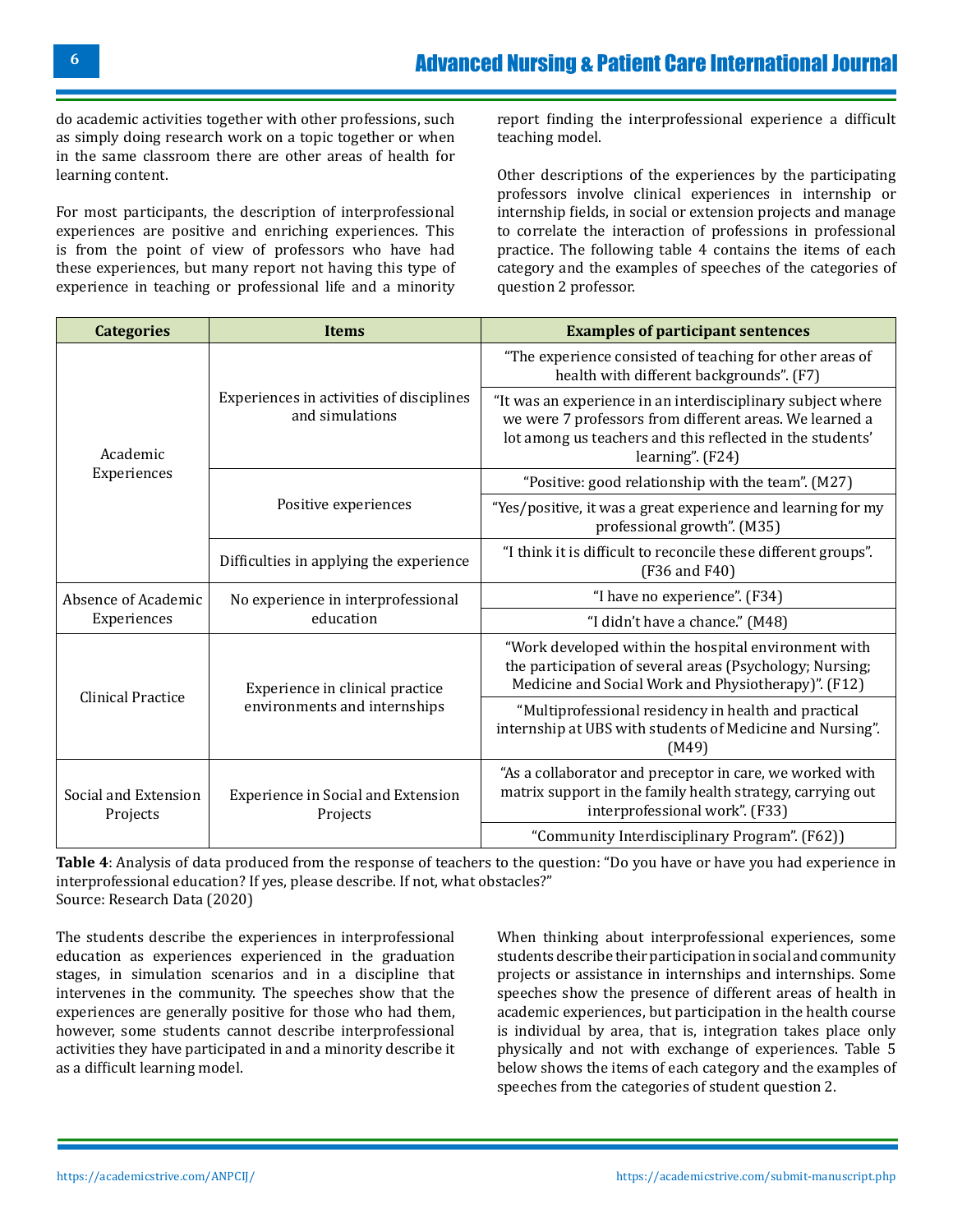# [Advanced Nursing & Patient Care International Journal](https://academicstrive.com/ANPCIJ/)

| <b>Categories</b>                       | <b>Items</b>                                                       | <b>Examples of participant sentences</b>                                                                                                                                                                                                                                                                                                                    |
|-----------------------------------------|--------------------------------------------------------------------|-------------------------------------------------------------------------------------------------------------------------------------------------------------------------------------------------------------------------------------------------------------------------------------------------------------------------------------------------------------|
| Academic<br>experiences                 | Experiences in discipline<br>activities and simulations            | "I worked with pharmacy students in an activity at the college, where I<br>realized the importance that each one has". (F5)                                                                                                                                                                                                                                 |
|                                         |                                                                    | "We had class together with the Biomedicine class, we did work and<br>many activities together. We learned together and it would be great if<br>every semester there were other classes for us to learn together. Having a<br>point of view of other professionals is magnificent". (M89)                                                                   |
|                                         |                                                                    | "In the health area, it is a very essential part, as it generally helps the<br>entire team to offer quality treatment to patients". (M73)                                                                                                                                                                                                                   |
|                                         | Positive esperiences                                               | "I participated in the middle of the graduation performing human<br>anatomy monitoring for students of the physical education course. The<br>experience was positive for my personal learning and also because I was<br>able to contribute with other people by sharing the study methods I used<br>to remember the names of anatomical structures". (F206) |
|                                         | Difficulties with academic<br>dynamics                             | "I made mistakes that I learned from other people in other professions<br>that led me to help a person in need". (F10)                                                                                                                                                                                                                                      |
|                                         |                                                                    | "I comply with discipline with Physiotherapy and Physical Education<br>classes and I confess that the direction of the discipline leaves me<br>confused". (F96)                                                                                                                                                                                             |
| Absence of                              | No experiences in                                                  | "I did not witness any during my graduation". (F7)                                                                                                                                                                                                                                                                                                          |
| Academic<br>Experiences                 | interprofessional education                                        | "I didn't participate in any." (F35)                                                                                                                                                                                                                                                                                                                        |
| <b>Clinical Practice</b>                | Experience in clinical<br>practice environments and<br>internships | "I am a technician in Nursing and I work in the area. I work with doctors,<br>physiotherapists, doctors and others. I think this is incredible, because<br>we can exchange experiences and, with that, offer quality care to the<br>client". (F50)                                                                                                          |
|                                         |                                                                    | "Hospital experience where it is possible to learn through interaction<br>with different professionals". (F118)                                                                                                                                                                                                                                             |
| Social and<br><b>Extension Projects</b> | Experience in Social and<br><b>Extension Projects</b>              | "A visit to a reception center". (M62)                                                                                                                                                                                                                                                                                                                      |
|                                         |                                                                    | "An example of this interprofessional experience would be the October<br>Rosa event, which has breast cancer as its theme, but covers the areas<br>of Physiotherapy, Nursing, Aesthetics, as means of action for this issue".<br>(F175)                                                                                                                     |

**Table 5**: Analysis of data produced from the students' answer to the question: "Describe an experience in interprofessional education"

Source: Research Data (2020)

The speeches show that the main learning for most students is teamwork and for others the exchange of experiences and knowledge, being able to understand the look of each area, facilitating the deal with daily professional difficulties.

The main learning can be observed in the speeches of some

students how to promote benefits for the patient and that promotes a better understanding of the individual as a whole, so they understand that they can perform a care in an integral way. Table 6 below shows the items of each category and the examples of speeches of the categories of the second part of question 2 student "Main Learning".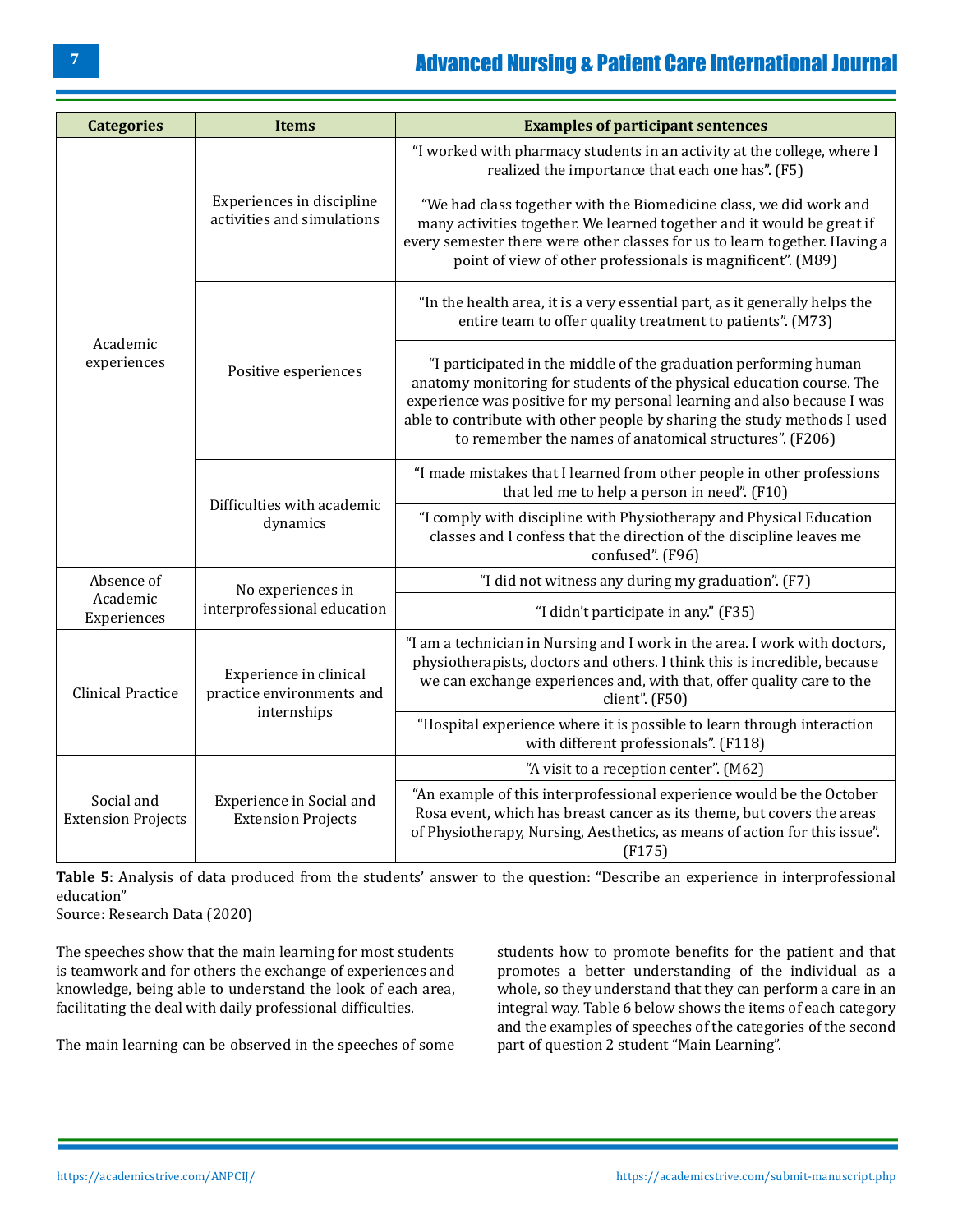# [Advanced Nursing & Patient Care International Journal](https://academicstrive.com/ANPCIJ/)

| <b>Categories</b>          | <b>Items</b>                            | <b>Examples of participant sentences</b>                                                                                                                                                                                                                                                                                                                                               |
|----------------------------|-----------------------------------------|----------------------------------------------------------------------------------------------------------------------------------------------------------------------------------------------------------------------------------------------------------------------------------------------------------------------------------------------------------------------------------------|
| Team work                  | Team work                               | "One experience was a project in one of the subjects we carried out together with<br>Biomedicine. It was cool because we could see the importance of the union between<br>professionals, each one has its own way of contributing". (F9)                                                                                                                                               |
|                            |                                         | "In the hospital, when I needed to be hospitalized, I saw the union of the physical<br>therapist, nutritionist and nurses, I understood that this joint work is necessary".<br>(F108)                                                                                                                                                                                                  |
|                            | Communication                           | "Participation in the care of amateur athletes, held at the Integrated Health Center of<br>Universidade Anhembi Morumbi, where Physiotherapy worked together with nurses,<br>doctors and chiropractors. The main learning is that we have to listen and respect<br>our colleagues and that together and with communication it is possible to carry out a<br>satisfactory work". (M117) |
|                            |                                         | "Communication, without a doubt". (F132)                                                                                                                                                                                                                                                                                                                                               |
| Exchange of<br>Experiences | Dialogue between<br>fields of knowledge | "Multiprofessional team, where each professional performs his/her role with the<br>same purpose as all other professionals, sharing their ideas and knowledge in terms of<br>helping the patient, for example". (F80)                                                                                                                                                                  |
|                            |                                         | "We had class together with the Biomedicine class, we did work and many activities<br>together. We learned together and it would be great if every semester there were<br>other classes for us to learn together. Having a point of view of other professionals is<br>magnificent" (M89)                                                                                               |
| Quality of<br>Care         | Promote benefits to                     | "In the current stage that I do, it occurs in a multiprofessional view and everyone<br>collaborates with their knowledge in favor of the patient". (F109)                                                                                                                                                                                                                              |
|                            | patients                                | "Professionals from different areas working for the improvement of the soccer<br>athlete". (M181)                                                                                                                                                                                                                                                                                      |
|                            | View of the<br>individual as a whole    | "Nursing with Biomedicine we had to study together, but one focused a lot on the<br>disease and the other on the patient, we unified it and started to see everything<br>broader". (M18)                                                                                                                                                                                               |
|                            |                                         | "During graduation we had the subject called Pics, where we interacted with students<br>from different areas of health, it was very good because this experience gave us<br>access to different visions of how to address the challenges imposed by everyday life".<br>(M100)                                                                                                          |
| Leadership                 | Influence teams                         | "Lead a team from 9 health areas in the community friends program (@amigos.<br>comunidade)". (M251)                                                                                                                                                                                                                                                                                    |

**Table 6:** Analysis of data produced from the students' answer to the question: "Main learning in interprofessional experience" Source: Research Data (2020)

## **Teaching methods**

Analyzing the teaching methods of the projects of the three courses, some methods that emphasize interprofessionality with a focus on professional practice are described. The three projects present Interprofessional Simulation scenarios as one of the teaching methods, as described below:

*"Interprofessional Simulation Scenario is a type of simulation scenario that reproduces an interprofessional situation in a simulated way, in which students develop aspects more related to soft skills, such as leadership, communication, decision making, teamwork, ethics, etc., always working together with students from other courses. In the interprofessional simulation scenario, one or more students from each profession act in* 

*the scenario assuming the role of professionals from their respective courses, while the others observe the scene. The scenario is always followed by a debriefing, where all students participate in order to analyze interprofessional performance, identify opportunities for improvement and develop learning insights. The debriefing should focus on learning objectives and, for an interprofessional simulation scenario, should be related to soft skills, as mentioned above."*

Other interprofessional teaching methods described are within the scope of professional practice in supervised internships or internship in Medicine. In these, the description of interprofessional activities are within the context of outpatient clinical practice, hospital and other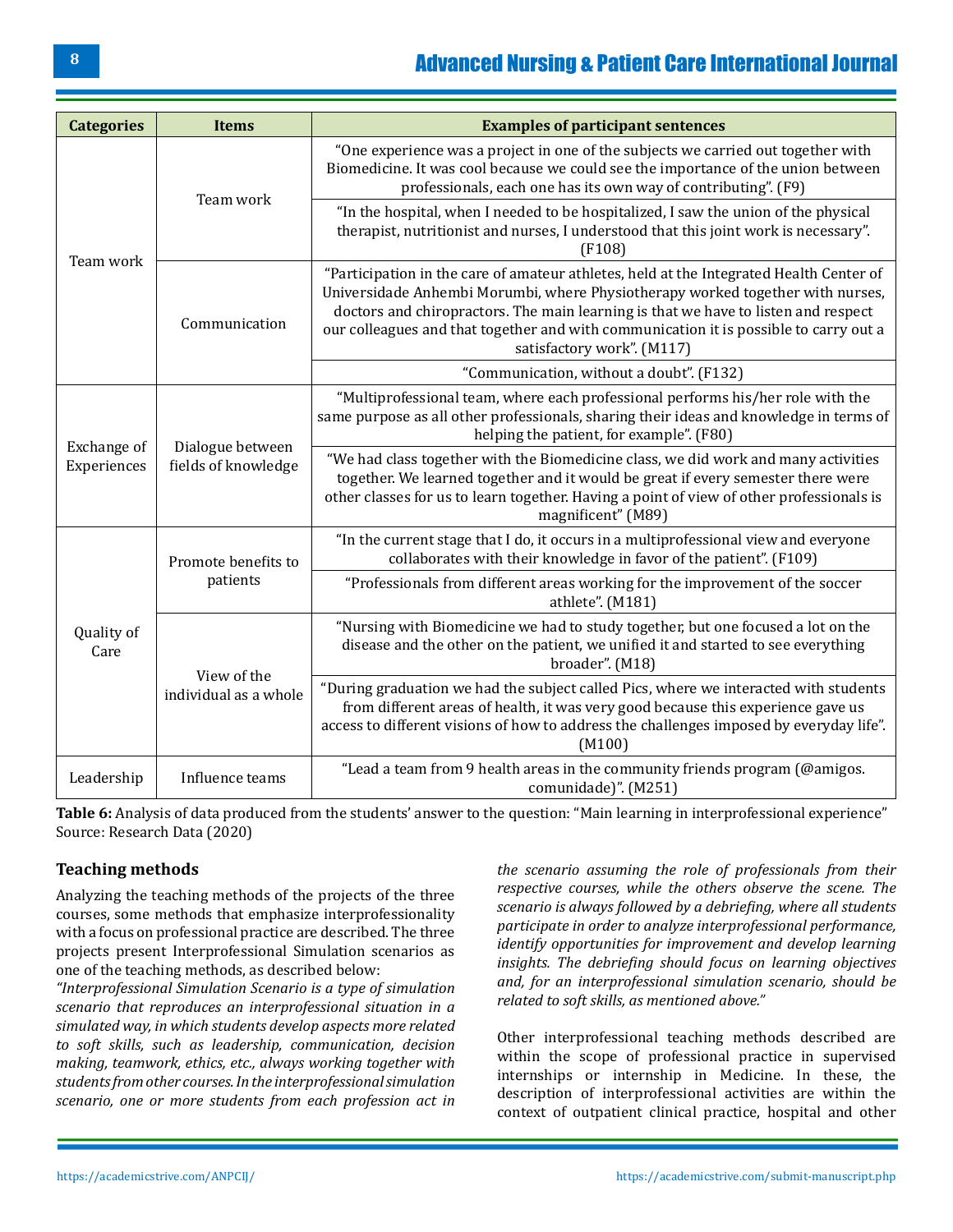external places of action such as NGOs, schools, sports clubs, etc.

In external practices, the projects describe the following interprofessional practice:

*"Outpatient Practice - External practice, carried out in an outpatient environment (environment for the care of outpatients such as offices and specialized clinics), in which the student performs practices, in a professional or interprofessional way, with individuals and/or groups that visit these outpatient clinics."*

*"Hospital Practice - External practice, carried out in a hospital environment, in which the student performs practices with hospitalized individuals and/or groups, in a professional or interprofessional way (...)"*

*"Practice in other places of activity – External practice, carried out in other clinical and professional environments (schools, companies, sports clubs, NGOs, among others), in which the student carries out individual and/or collective interventions, in a professional or interprofessional way."*

In the pedagogical project of the Medicine course, there is an emphasis on interprofessional extension activities, with the insertion of a project to evaluate the life habits of the population served in the Primary Health Care network:

*"With regard to extension, the Medicine course, in line with the Institutional Policy, started an Interprofessional Extension project, aimed at evaluating the life habits of the population served in the Primary Care network. This survey will be followed by the implementation of guidance and instruction measures for these users in order to change this reality and act promoting health to the population served by the Program. It is worth mentioning that this project was conceived with an interprofessional design, involving Physical Education and Nutrition professionals, and in partnership with the Municipal Health Department, having been approved by the Management Committee of the COAPES."*

The pedagogical projects of the three courses address teacher development action programs offered by the educational institution. They are focused on teaching methods and classroom dynamics. There is no evidence in the projects that is related to the training and insertion of teachers in the context of interprofessional education.

#### **Discussion**

The main learning for the students is teamwork and the exchange of experiences and knowledge, and they are reported in the speeches as "promoting benefits for the patient" and "promoting a better understanding of the individual as a whole". These findings were consistent with the study in which participants highlighted teamwork, understanding the

roles of each one, reducing medical errors and improving the health of patients as the main impacts of IPE [20]. Homeyer, et al. [21] showed that IPE for medical and nursing students can encourage positive mutual attitudes, better understanding of professional roles in caring for patients and their caregivers, as well as improved information and knowledge exchange to cooperate during their practical work. diary. Other studies have emphasized that students' attitude toward teamwork has increased mutual respect and understanding among different groups of health professionals [22,7]. In addition, the EIP provides opportunities to exercise how to cooperate in an interprofessional team [23].

In the analysis of the pedagogical projects of the courses, the main competences of collaborative interprofessional education described by IPEC [24] are not included in the PPCs of the Courses, they only appear as general competences. They are based on the NCGs of the courses with regard to professional competences and observing the NCGs of the Medicine [25,26], Physiotherapy [27], and Nursing [28] courses, interprofessional competences are described with misunderstandings and nomenclatures, with sayings such<br>as "multiprofessional" "interdisciplinary" "interaction "multiprofessional", "interdisciplinary", "interaction with other health professionals", "communicating properly with co-workers", not making clear the interprofessional performance and as a consequence the pedagogical projects of the courses also do not clearly present the description of interprofessional competences.

Regarding the teaching methods described in the PPCs of the courses, the interprofessional simulation scenarios, outpatient and hospital clinical practices within the scope of professional practice in supervised internships or internship in Medicine and interprofessional extension activities are the academic interprofessional methodological proposals. Batista, et al. [29] reported the experience of implementing the pedagogical projects of health courses on the Baixada Santista campus based on the training of a health professional from the perspective of interprofessional teamwork, with an emphasis on comprehensive care to the user, articulating the ethical, political, technical-scientific and human dimensions in training and acting in the field of health. For this training, several guiding principles were adopted, such as the implementation of curricular internships in the interprofessional logic; the development of interdisciplinary elective modules and inter-unit curricular activities carried out by two or more axes; the rearticulation of the teacher development program; the creation of more scenarios of practice and collaborative work that articulate university and services, all based on the IPE as a guideline for this project and this implied in a training proposal that broke with the traditional structure centered on disciplines and on the specific training of a certain professional profile [29].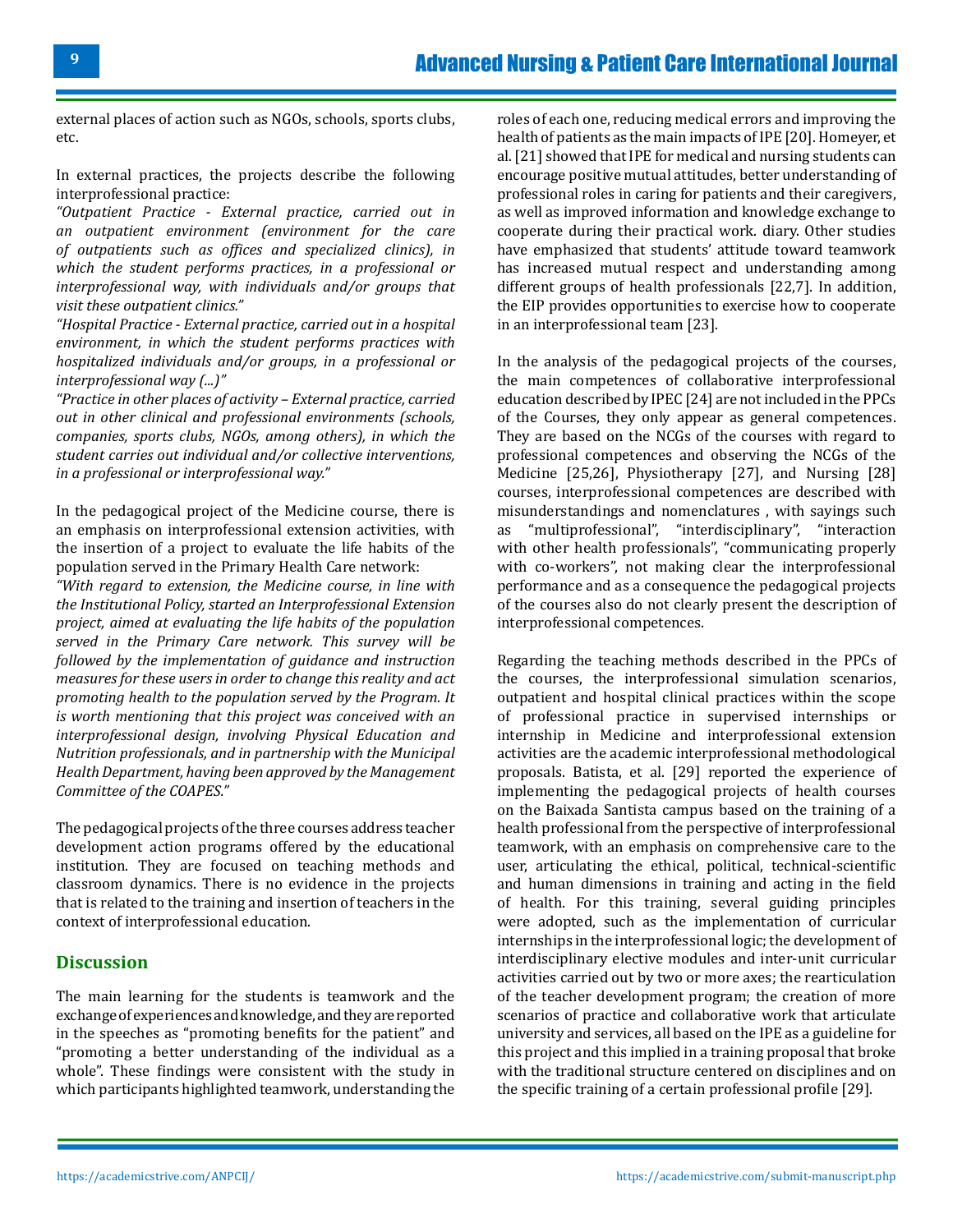In this study, the programs of teacher development actions offered by the educational institution described in the PPCs were observed, but these actions are focused on teaching methods and dynamics in the classroom, not showing training and insertion of teachers in the context of interprofessional education. As colleges play a very critical role in providing PPE, Alruwaili, et al. [30] suggest that conducting faculty development programs is essential to prepare and support IPE facilitators in order to deliver interprofessional education effectively and these reports corroborate the findings of Batista, et al. [29] who observed that the insertion of educators (teachers and administrative technicians educators) in the knowledge of the guiding principles of IPE, interdisciplinarity, active methods and inducing policies, were important for the implementation of IPE in the projects of the courses of health and the Baixada Santista campus.

Lima, et al. [31] analyze 57 pedagogical projects of the courses for the professions that make up the teams of the Family Health Strategy (ESF) and the Family Health Support Center (NASF) on the themes of aging and interprofessional education and in none of the investigated courses contemplated a deeper discussion about these themes, and these authors conclude that these facts may be linked to the disarticulation of educational institutions with the social dynamics and, therefore, with the dynamics of health services, in addition to the lack of interest of the body doc.

Its limitations are not limited to the study that was carried out only in a private university in São Paulo and the data analysis was for this audience and documents of the same. Another limitation may be the number of courses studied at this university, as it has a health area of 16 courses that are part of some academic activities.

# **Conclusion**

This study identified that the initiatives of interprofessional education in the pedagogical projects of all courses are punctual throughout the academic training, since few curricular units address the theme in their menus. The course that presented more interprofessional academic experiences was Medicine, but still superficially and this can be explained by the fact that there is still little synergy between educational institutions and health services. There are different understandings regarding the definition of interprofessionality with other terms such as interdisciplinarity and multiprofessionality, both in the speech of students and professors, and in the writing of the pedagogical project of the courses. That it is necessary to mobilize educational institutions to collectively build educational projects that promote IPE.

#### **Declarations**

**Acknowledgements:** Not necessary.

#### **Authors' contributions**

All authors conceived the idea presented. L.G.A.V. carried out the experiment. L.G.A.V. and P.Z.T developed the theory. L.G.A.V. and P.Z.T wrote the methods section. L.G.A.V., A.O.S. and P.Z.T. conducted the analyses and wrote the results section. All authors collaborated on the discussion section. All authors discussed the results and contributed to the final manuscript. A.O.S. and P.Z.T. supervised the conceptualization and process of writing the paper. All authors read and approved the final manuscript.

**Funding:** The authors did not receive support from any organization for the submitted work.

#### **Ethics Approval and Consent to Participate**

All procedures in this study were performed in accordance with the ethical standards of the German Psychological Society, of the 1964 Helsinki Declaration and its later amendments and were approved by the Research Ethics Committee of the Medical School of the Universidade de São Paulo approved the research (#3.011.083). Informed consent was obtained from all individual participants included in the study.

**Consent for publication:** Not applicable.

**Competing interests:** All authors declare that there are no conflicts of interest.

## **References**

- 1. [World Health Organization \(2010\) Framework for](http://apps.who.int/iris/bitstream/handle/10665/70185/WHO_HRH_HPN_10.3_eng.pdf;jsessionid=6F45849AEEA6090F2E3823997DA9CBFE?sequence=1) [action on interprofessional education and collaborative](http://apps.who.int/iris/bitstream/handle/10665/70185/WHO_HRH_HPN_10.3_eng.pdf;jsessionid=6F45849AEEA6090F2E3823997DA9CBFE?sequence=1)  [practice.](http://apps.who.int/iris/bitstream/handle/10665/70185/WHO_HRH_HPN_10.3_eng.pdf;jsessionid=6F45849AEEA6090F2E3823997DA9CBFE?sequence=1)
- 2. [Barr H \(1998\) Competent to collaborate: towards](https://neipc.ufes.br/sites/neipc.ufes.br/files/field/anexo/competent_to_collaborate.pdf)  [a competency-based model for interprofessional](https://neipc.ufes.br/sites/neipc.ufes.br/files/field/anexo/competent_to_collaborate.pdf) [education. J Interprof Care 12\(2\): 181-188.](https://neipc.ufes.br/sites/neipc.ufes.br/files/field/anexo/competent_to_collaborate.pdf)
- 3. [Peduzzi M, Agreli HLF, Silza JAM, Souza HS \(2020\)](https://www.scielo.br/j/tes/a/RLtz36Ng9sNLHknn6hLBQvr/?lang=pt) [Trabalho em equipe: uma revisita ao conceito e a seus](https://www.scielo.br/j/tes/a/RLtz36Ng9sNLHknn6hLBQvr/?lang=pt) [desdobramentos no trabalho interprofissional. Trab](https://www.scielo.br/j/tes/a/RLtz36Ng9sNLHknn6hLBQvr/?lang=pt)  [Educ Saúde 18\(1\): e0024678.](https://www.scielo.br/j/tes/a/RLtz36Ng9sNLHknn6hLBQvr/?lang=pt)
- 4. [Furtado JP \(2007\) Equipes de referências: arranjo](https://www.scielo.br/j/icse/a/NMxT747jtM8xfpFsxWshvyt/abstract/?lang=pt)  [institucional para potencializar a colaboração entre as](https://www.scielo.br/j/icse/a/NMxT747jtM8xfpFsxWshvyt/abstract/?lang=pt)  [disciplinas e profissões. Interface \(Botucatu\) 11\(22\):](https://www.scielo.br/j/icse/a/NMxT747jtM8xfpFsxWshvyt/abstract/?lang=pt)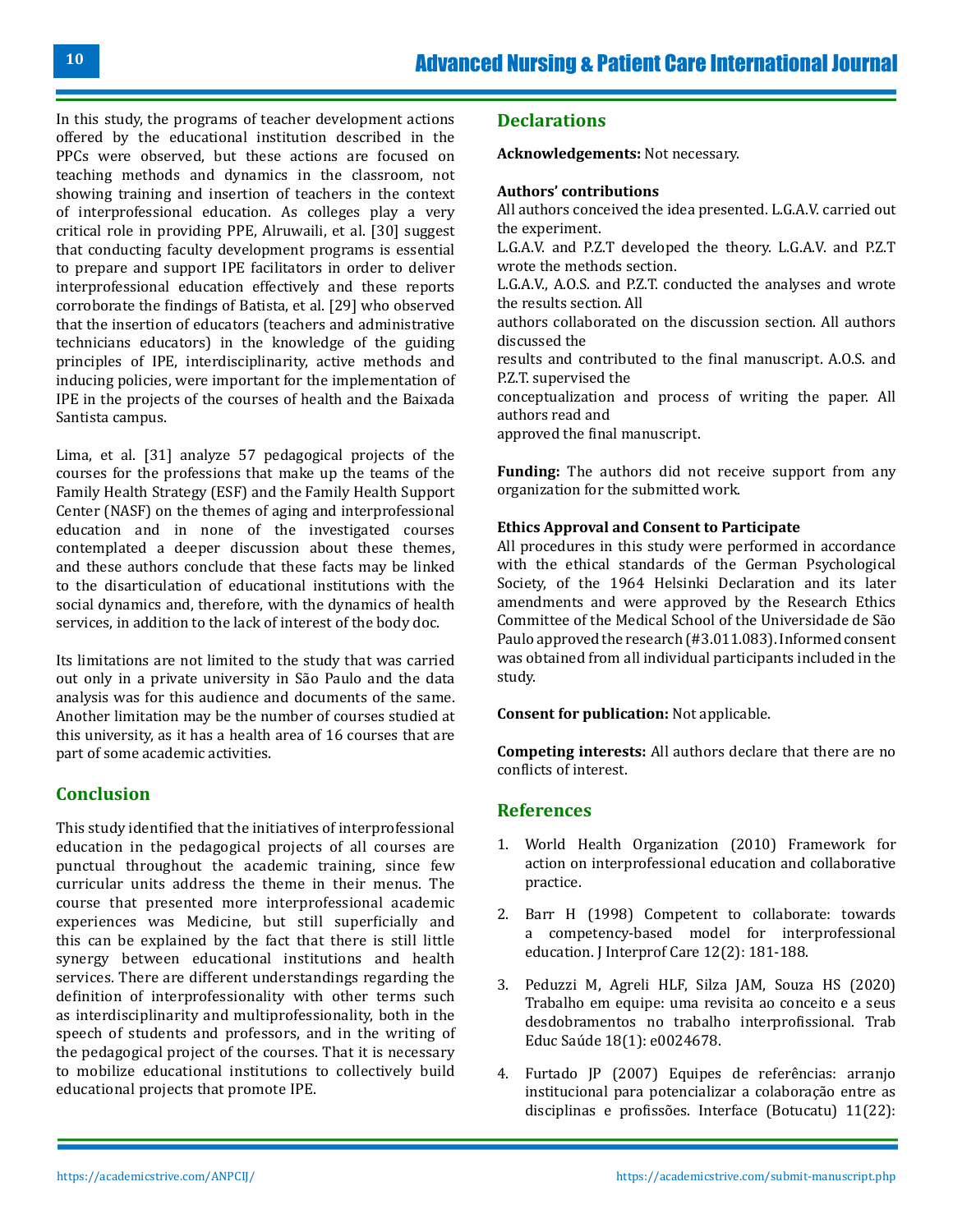[239-55.](https://www.scielo.br/j/icse/a/NMxT747jtM8xfpFsxWshvyt/abstract/?lang=pt)

- 5. [Peduzzi M, Norman IJ, Germani ACCG, Silva JAM, Souza](https://pubmed.ncbi.nlm.nih.gov/24310699/) [GC \(2013\) Interprofessional education: training health](https://pubmed.ncbi.nlm.nih.gov/24310699/) [professionals for teamwork with a focus on users.](https://pubmed.ncbi.nlm.nih.gov/24310699/) Rev [Esc Enferm USP 47\(4\): 977-83.](https://pubmed.ncbi.nlm.nih.gov/24310699/)
- 6. [Barr H \(2005\) Interprofessional education: today,](https://www.unmc.edu/bhecn/_documents/ipe-today-yesterday-tmmw-barr.pdf) [yesterday and tomorrow: a review. London: Higher](https://www.unmc.edu/bhecn/_documents/ipe-today-yesterday-tmmw-barr.pdf) [Education Academy, Health Sciences and Practice](https://www.unmc.edu/bhecn/_documents/ipe-today-yesterday-tmmw-barr.pdf) [Network.](https://www.unmc.edu/bhecn/_documents/ipe-today-yesterday-tmmw-barr.pdf)
- 7. [Reeves S \(2008\) Developing and delivering practice](https://www.morebooks.de/store/gb/book/developing-and-delivering-practice-based-interprofessional-education/isbn/978-3-8364-8110-6)[based interprofessional education. Berlin: Verlag Dr.](https://www.morebooks.de/store/gb/book/developing-and-delivering-practice-based-interprofessional-education/isbn/978-3-8364-8110-6) [Müller.](https://www.morebooks.de/store/gb/book/developing-and-delivering-practice-based-interprofessional-education/isbn/978-3-8364-8110-6)
- 8. [Karim R, Ross C \(2008\) Interprofessional education](https://www.ncbi.nlm.nih.gov/pmc/articles/PMC2391014/) [\(IPE\) and chiropractic. J Can Chiropr Assoc 52\(2\): 76-8.](https://www.ncbi.nlm.nih.gov/pmc/articles/PMC2391014/)
- 9. [Craddock D, O'Halloran C, Borthwick A, McPherson K](http://eprints.hud.ac.uk/id/eprint/662/) [\(2006\) Interprofessional education in health and social](http://eprints.hud.ac.uk/id/eprint/662/) [care: fashion or informed practice?. Learn Health Soc](http://eprints.hud.ac.uk/id/eprint/662/) [Care 5\(4\): 220-42.](http://eprints.hud.ac.uk/id/eprint/662/)
- 10. [Jones RV \(1986\) Working together learning together. J](https://pubmed.ncbi.nlm.nih.gov/2577939/) [R Coll Gen Pract Occas Pap 33: 1-26.](https://pubmed.ncbi.nlm.nih.gov/2577939/)
- 11. [Lumague M, Morgan A, Mak D, Hanna M, Kwong J, et](https://pubmed.ncbi.nlm.nih.gov/16777792/) [al. \(2006\) Interprofessional education: the student](https://pubmed.ncbi.nlm.nih.gov/16777792/) [perspective. J Interprof Care 20\(3\): 246-53.](https://pubmed.ncbi.nlm.nih.gov/16777792/)
- 12. [Bridges DR, Davidson RA, Odegard PS, Maki IV,](https://www.ncbi.nlm.nih.gov/pmc/articles/PMC3081249/) [Tomkowiak J \(2011\) Interprofessional collaboration:](https://www.ncbi.nlm.nih.gov/pmc/articles/PMC3081249/) [three best practice models of interprofessional](https://www.ncbi.nlm.nih.gov/pmc/articles/PMC3081249/) [education. Med Educ Online 16\(1\): 1-11.](https://www.ncbi.nlm.nih.gov/pmc/articles/PMC3081249/)
- 13. [Batista NA \(2012\) Educação Interprofissional em Saúde:](https://edisciplinas.usp.br/pluginfile.php/4298824/mod_resource/content/1/educacao_interprofissional.pdf) [Concepções e Práticas. Caderno FNEPAS 2: 25-8.](https://edisciplinas.usp.br/pluginfile.php/4298824/mod_resource/content/1/educacao_interprofissional.pdf)
- 14. [Ministério da Saúde \(BR\) \(2018\) Política Nacional de](https://bvsms.saude.gov.br/bvs/publicacoes/politica_nacional_educacao_permanente_saude_fortalecimento.pdf) [Educação Permanente em Saúde: o que se tem produzido](https://bvsms.saude.gov.br/bvs/publicacoes/politica_nacional_educacao_permanente_saude_fortalecimento.pdf) [para o seu fortalecimento?. Brasília: Ministério da Saúde.](https://bvsms.saude.gov.br/bvs/publicacoes/politica_nacional_educacao_permanente_saude_fortalecimento.pdf)
- 15. [Peduzzi M, Agreli HF \(2018\) Teamwork and collaborative](https://www.scielo.br/j/icse/a/MR86fMrvpMcJFSR7NNWPbqh/?format=pdf&lang=en) [practice in Primary Health Care. Interface \(Botucatu\)](https://www.scielo.br/j/icse/a/MR86fMrvpMcJFSR7NNWPbqh/?format=pdf&lang=en) [22\(2\): 1525-34.](https://www.scielo.br/j/icse/a/MR86fMrvpMcJFSR7NNWPbqh/?format=pdf&lang=en)
- 16. [Alves-Mazzotti AJ, Gewandsznajder F \(1998\) O método](https://edisciplinas.usp.br/pluginfile.php/4630889/mod_resource/content/4/Mazzotti_Gewandsznajder_Paradigmas.PDF) [nas ciências naturais e sociais: pesquisa quantitativa e](https://edisciplinas.usp.br/pluginfile.php/4630889/mod_resource/content/4/Mazzotti_Gewandsznajder_Paradigmas.PDF) [qualitativa. São Paulo: Pioneira.](https://edisciplinas.usp.br/pluginfile.php/4630889/mod_resource/content/4/Mazzotti_Gewandsznajder_Paradigmas.PDF)
- 17. [Minayo MCS. \(Org.\) \(2001\) Pesquisa social: teoria,](https://wp.ufpel.edu.br/franciscovargas/files/2012/11/pesquisa-social.pdf) [método e criatividade. Rio de Janeiro: Vozes.](https://wp.ufpel.edu.br/franciscovargas/files/2012/11/pesquisa-social.pdf)
- 18. [Bardin L \(2011\) An](https://ia802902.us.archive.org/8/items/bardin-laurence-analise-de-conteudo/bardin-laurence-analise-de-conteudo.pdf)álise de conteúdo*.* São Paulo, Edições.
- 19. Gomes R (2007) Análise e interpretação de dados de pesquisa qualitativa. 26<sup>th</sup> (Edn.), In: Deslandes SF, Gomes R (Eds.), Minayo MCS. (org). Pesquisa social: teoria, método e criatividade. Petrópolis, RJ: Vozes.
- 20. [Alaradi M, Abdulsalam M, Albenjasim K, Alwahoush](https://www.sciedupress.com/journal/index.php/cns/article/view/20638) [OA, Abdulmalek S, et al. \(2021\) Nursing and medical](https://www.sciedupress.com/journal/index.php/cns/article/view/20638) [students' perceptions of interprofessional education and](https://www.sciedupress.com/journal/index.php/cns/article/view/20638)  [social interactions: A qualitative study. Clin Nurs Stud](https://www.sciedupress.com/journal/index.php/cns/article/view/20638)  [9\(2\): 12-9.](https://www.sciedupress.com/journal/index.php/cns/article/view/20638)
- 21. [Homeyer S, Hoffmann W, Hingst P, Oppermann RF,](https://pubmed.ncbi.nlm.nih.gov/29643742/)  [Dreier-Wolfgramm A \(2018\) Effects of interprofessional](https://pubmed.ncbi.nlm.nih.gov/29643742/) [education for medical and nursing students: enablers,](https://pubmed.ncbi.nlm.nih.gov/29643742/)  [barriers, and expectations for optimizing future](https://pubmed.ncbi.nlm.nih.gov/29643742/) [interprofessional collaboration - a qualitative study.](https://pubmed.ncbi.nlm.nih.gov/29643742/) [BMC Nurs 17: 13.](https://pubmed.ncbi.nlm.nih.gov/29643742/)
- 22. [Maharajam MK, Rajiah K, Khoo SP, Chellappan, Alwis](https://journals.plos.org/plosone/article?id=10.1371/journal.pone.0168863)  [RD, et al. \(2017\) Attitudes and readiness of students](https://journals.plos.org/plosone/article?id=10.1371/journal.pone.0168863) [of healthcare profession stowards interprofessional](https://journals.plos.org/plosone/article?id=10.1371/journal.pone.0168863) learning. [PLoS One 12\(1\): e0168863.](https://journals.plos.org/plosone/article?id=10.1371/journal.pone.0168863)
- 23. (2003) Institute of Medicine Committee on the Health Professions Education Summit. Health professions education: a bridge to quality. In: Greiner AC, Knebel E (Eds.) Healthprofessions education: a bridge to quality. Washington, DC: National Academies Press (US).
- 24. [Interprofessional Education Collaborativer IPEC \(2016\)](https://hsc.unm.edu/ipe/resources/ipec-2016-core-competencies.pdf) [Core competencies for interprofessional collaborative](https://hsc.unm.edu/ipe/resources/ipec-2016-core-competencies.pdf) [practice: 2016 update. Washington, DC: Interprofessional](https://hsc.unm.edu/ipe/resources/ipec-2016-core-competencies.pdf) [Education Collaborative.](https://hsc.unm.edu/ipe/resources/ipec-2016-core-competencies.pdf)
- 25. [Ministério da Educação \(BR\) \(2001\) Diretrizes](http://portal.mec.gov.br/cne/arquivos/pdf/CES03.pdf) [Curriculares para os Cursos de Graduação. Resolução](http://portal.mec.gov.br/cne/arquivos/pdf/CES03.pdf) [CNE/CES nº 3, de 7 de novembro de 2001. Brasília.](http://portal.mec.gov.br/cne/arquivos/pdf/CES03.pdf)
- 26. Ministério da Educação (BR) [\(2014\) conselho nacional de](http://portal.mec.gov.br/index.php?option=com_docman&view=download&alias=15874-rces003-14&category_slug=junho-2014-pdf&Itemid=30192) [educação Câmara de educação superior.](http://portal.mec.gov.br/index.php?option=com_docman&view=download&alias=15874-rces003-14&category_slug=junho-2014-pdf&Itemid=30192) Resolução CNE/ CES nº [3, de 20 de junho de 2014. Brasília.](http://portal.mec.gov.br/index.php?option=com_docman&view=download&alias=15874-rces003-14&category_slug=junho-2014-pdf&Itemid=30192)
- 27. Ministério da Educação (BR) [\(2002\) Conselho Nacional](http://portal.mec.gov.br/cne/arquivos/pdf/CES042002.pdf)  [De Educação Câmara De Educação Superior. Resolução](http://portal.mec.gov.br/cne/arquivos/pdf/CES042002.pdf)  [CNE/CES nº 4, de 19 de fevereiro de 2002. Brasília.](http://portal.mec.gov.br/cne/arquivos/pdf/CES042002.pdf)
- 28. Ministério da Educação (BR) [\(2001\) Conselho Nacional De](http://portal.mec.gov.br/cne/arquivos/pdf/CES04.pdf)  [Educação\(\\*\) Câmara De Educação Superior.](http://portal.mec.gov.br/cne/arquivos/pdf/CES04.pdf) Resolução [CNE/CES nº 4, de 7 de novembro de 2001. Brasília.](http://portal.mec.gov.br/cne/arquivos/pdf/CES04.pdf)
- 29. [Batista NA, Rossit RAS, Batista SHSS, Silva CCB, Uchôa-](https://www.scielo.br/j/icse/a/FJ5cbRRzrx4GmjhVNp97jvf/?format=pdf&lang=en)[Figueiredo LR, et al. \(2018\) Interprofessional health](https://www.scielo.br/j/icse/a/FJ5cbRRzrx4GmjhVNp97jvf/?format=pdf&lang=en)  [education: the experience of the Federal University](https://www.scielo.br/j/icse/a/FJ5cbRRzrx4GmjhVNp97jvf/?format=pdf&lang=en) [of Sao Paulo, Baixada Santista campus, Santos, Brazil.](https://www.scielo.br/j/icse/a/FJ5cbRRzrx4GmjhVNp97jvf/?format=pdf&lang=en)  [Interface \(Botucatu\) 22\(2\): 1705-15.](https://www.scielo.br/j/icse/a/FJ5cbRRzrx4GmjhVNp97jvf/?format=pdf&lang=en)